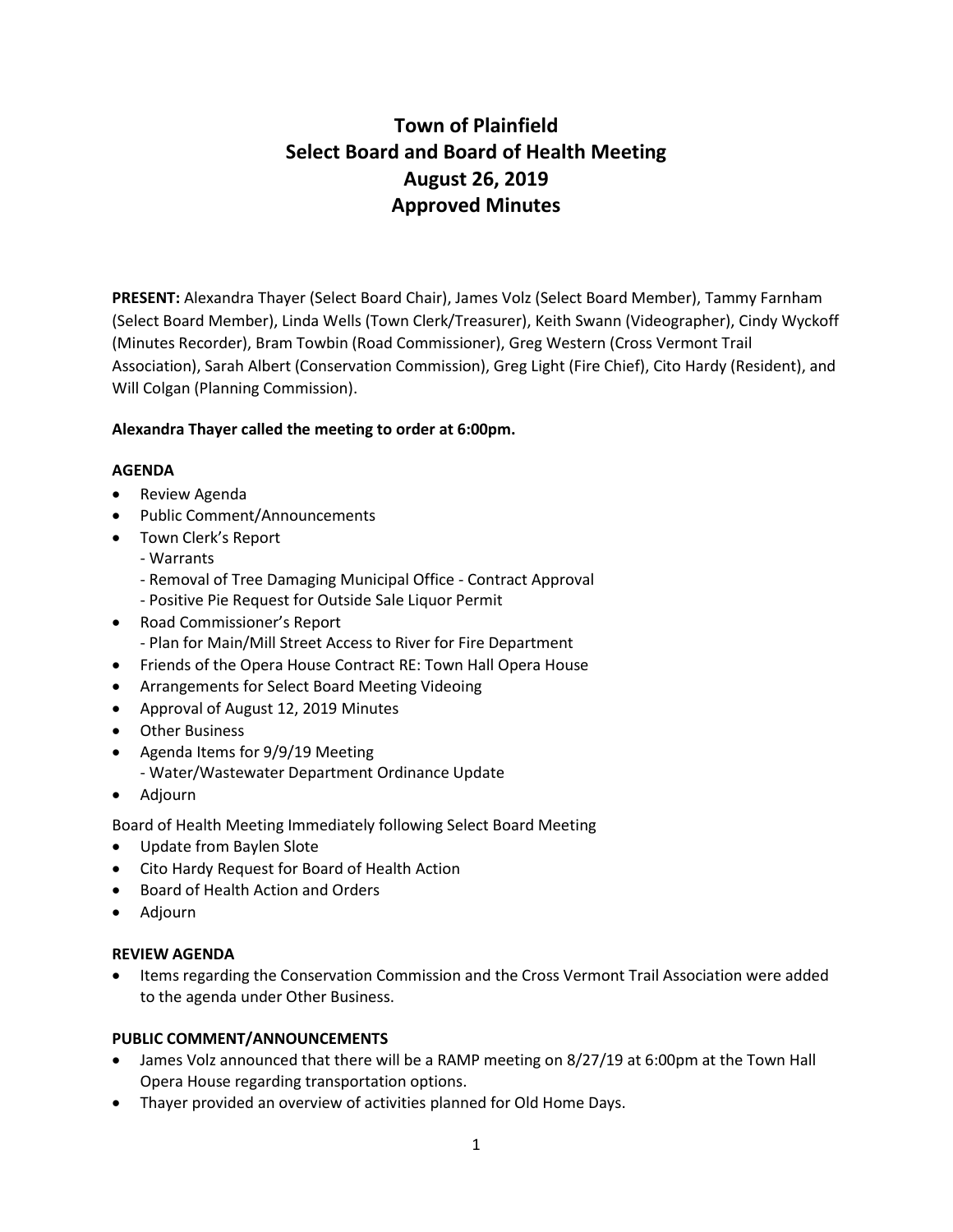- Keith Swann announced that Caledonia Spirits is having a Plainfield Town Hall celebration night on 9/7/19 from 5-7pm at Caledonia Spirits in Montpelier, with 20% of the proceeds going to the Town Hall Opera House Full House campaign.
- Thayer announced that Town Health Officer Baylen Slote and Alice Dworklin, who sits on both the Development Review Board and Cemetery Commission, welcomed a new baby girl on 8/24/19.

# **TOWN CLERK'S REPORT**

- **- WARRANTS**
- **- REMOVAL OF TREE DAMAGING MUNICIPAL OFFICE - CONTRACT APPROVAL**
- **- POSITIVE PIE REQUEST FOR OUTSIDE SALE LIQUOR PERMIT**
- **Tammy Farnham made a motion to approve an access permit application for Douglas Weinreich at 1585 Country Club Road. The motion was approved.**
- Town Clerk/Treasurer Linda Wells raised the issue of the increased fee for videotaping Select Board meetings. Because it was not clear what the Town was expected to pay, it was decided that Tony Campos from VideoVision would be asked to attend the 9/9/19 Select Board meeting to clarify the situation.
- **Volz made a motion to approve warrants of 8/16/19 and 8/17/19. The motion was approved.**
- Wells reviewed the details of removing the tree that is damaging the municipal office building, noting that the total cost to remove it by Catamount Tree Service is \$900, \$400 of which the adjacent neighbor is willing to pay, with the Town's portion being the remaining \$500. **Volz made a motion to approve the contract with Catamount Tree Service to take the tree down. The motion was approved.**
- Greg Western from Cross Vermont Trail Association was present to request approval by the Select Board for a \$3,200 grant award from the Plainfield Conservation Commission. The issue was scheduled to be discussed more fully later in the meeting under Other Business.
- **Volz made a motion to approve the permit from Positive Pie for selling liquor outside of the establishment between 6:00pm and 10:00pm during the street dance on 9/7/19. The motion was approved.**

# **ROAD COMMISSIONER'S REPORT**

# **- PLAN FOR MAIN/MILL STREET ACCESS TO RIVER FOR FIRE DEPARTMENT**

- Road Commissioner Bram Towbin reported that Fire Chief Greg Light will be marking the area in the Village going down to the Winooski River that needs to be cleared so that the Fire Department can access water during a fire. Tree Warden Nicko Rubin has been contacted and Road Foreman Mike Nolan will follow through on it.
- Paving projects for Martin Meadow and Towne Avenue should commence mid-September or early October. Towbin has asked that the paving company to meet with Water/Wastewater Facility Chief System Operator Greg Chamberlin to avoid potential problems regarding manhole covers on those streets. There may be some additional paving needed due to some water issues that have arisen.
- A number of meetings have taken place with landowners/stakeholders regarding the Route 2/Main Street intersection. If all goes right, the project will happen in 2023, but that may be delayed due to impacts to various landowners in the area.
- The Planning Commission will have its first official draft of the Town Plan in two weeks.
- A brief discussion took place regarding the tree that needs to be removed in the area going down to the Winooski River from the Village. In addition to the fact that the red oaks in Mill Street park have matured over the past 20 years, Conservation Commission member Sarah Albert noted that the tree in question is an ash tree that would not have to be replaced if it were to be taken down.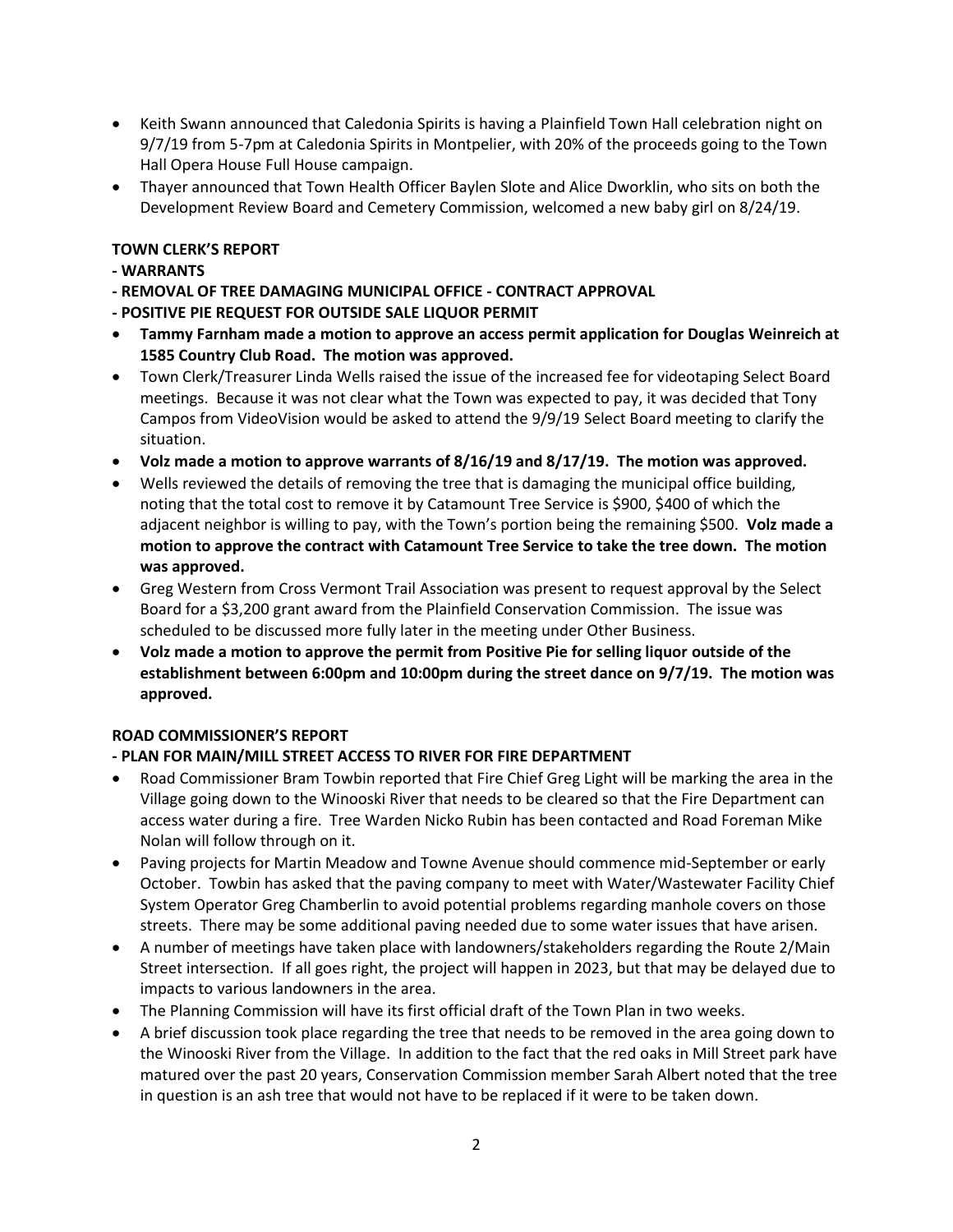- Farnham noted to Towbin that the stop sign coming down from Brook Road has been tipped over.
- Towbin reported that culvert replacements have or will soon be done on Country Club Road and Harvey Hill Road.
- Towbin is meeting tomorrow with the Central Vermont Regional Planning Commission, which is developing a tool that will identify weak spots in road infrastructure.
- Towbin noted that the short, intense rain storms of late have caused rutting problems in the roads, which makes their maintenance more difficult in general.

# **FRIENDS OF THE OPERA HOUSE CONTRACT RE: TOWN HALL OPERA HOUSE**

 **Farnham made a motion to approve the contract renewal with the Friends of the Town Hall Opera House. The motion was approved.**

#### **ARRANGEMENTS FOR SELECT BOARD MEETING VIDEOING**

 It had been decided earlier in the meeting that Tony Campos from VideoVision would be invited to appear at the 9/9/19 Select Board meeting to discuss issues regarding fees associated with videotaping Select Board meetings.

#### **APPROVAL OF AUGUST 12, 2019 MINUTES**

 **Volz made a motion to approve the minutes of the 8/12/19 Select Board meeting as written. The motion was approved.**

#### **OTHER BUSINESS**

- Greg Western from the Cross Vermont Trail Association (CVTA) reviewed CVTA's process of purchasing land in Plainfield to connect the rail trail through the Village, including a request for the Select Board to approve a \$3,200 allocation from the Plainfield Conservation Committee to cover CVTA's match for a grant from the Vermont Housing and Conservation Board. Conservation Commission member Sarah Albert explained why funding from the Conservation Commission is appropriate for this purpose. Farnham asked how the property purchase by CVTA and possibly the purchase of additional lots will affect the Town's tax base. Western responded that no other properties will be purchased by CVTA. **Volz made a motion to approve the \$3,200 allocation from the Conservation Commission to the Cross Vermont Trail Association. The motion was approved.**
- Western noted that Plainfield Attorney James Jamele cannot be involved with the issue of the generator on Town property due to a conflict of interest and requested that someone else be designated to represent the Town in future discussions. If legal action needs to be taken, the Town will need to hire an attorney. **Farnham made a motion to designate Select Board member James Volz to represent the Town in discussions regarding the unpermitted generator currently sitting on Town property. The motion was approved.**
- Fire Chief Greg Light announced that Plainfield Fire and Rescue was planning its annual chicken barbeque for Old Home Days on 9/7/19, noting that due to the limited number that can be served, people should purchase their tickets this week by contacting Light or Pat Martin. Thayer offered to post it on Plainfield People if Light sends her the necessary information.

#### **AGENDA ITEMS FOR 9/9/19 MEETING**

# **- WATER/WASTEWATER DEPARTMENT ORDINANCE UPDATE**

 Thayer noted that a formal hearing needs to take place for the update to the Water/Wastewater Department ordinance. If there is enough time between now and the next Select Board meeting on 9/9/19, it may be possible to hold the hearing at that time.